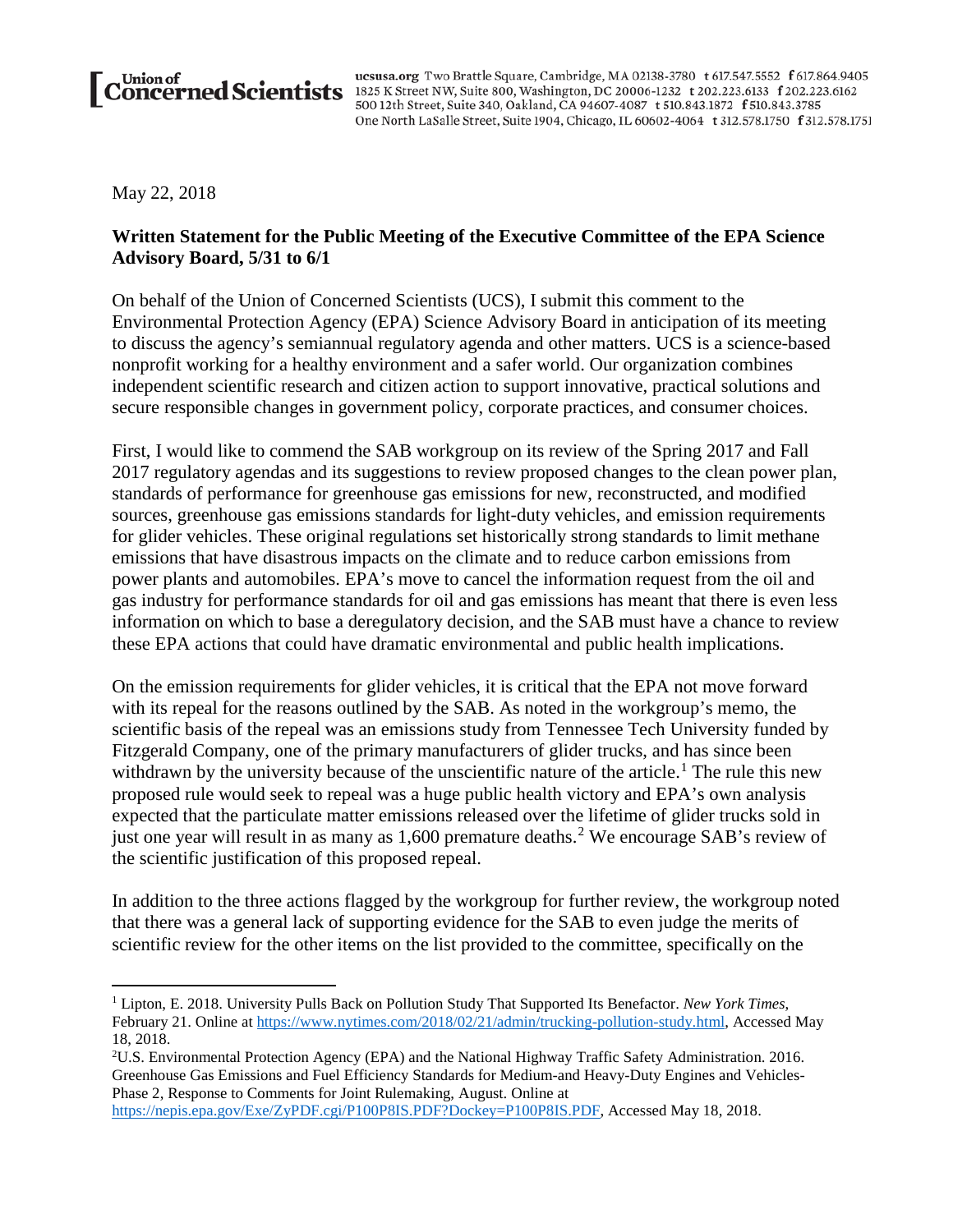Waters of the United States Rule and on TSCA regulation. There is certainly an opportunity for the SAB to advise the administrator to provide specific information on the peer review associated with the science basis for actions and more description of the bases for its actions.

We would also like to support the SAB workgroup's recommendation that the SAB review the agency's April proposed rulemaking, "Strengthening Transparency in Regulatory Science." In the SAB workgroup's memo, it recommends that the SAB review the merits of the rule because "it deals with a myriad of scientific issues for which the Agency should seek expert advice from the Science Advisory Board." Some of the areas flagged by the memo include the lack of assessment of the impact of data restrictions on current or future rulemaking, the fact that the EPA did not solicit input from the scientific community, and that the rule does not acknowledge the strides in transparency that have already been made by epidemiologic science community. For the reasons that the SAB laid out in its May  $12<sup>th</sup>$  memo, and more that we will be articulating in an upcoming comment, this proposed rule would effectively change the way the EPA uses science in its rulemaking and thus how EPA SAB can review agency actions. It is crucial that the SAB communicate to the EPA the necessity of its review before any further actions are taken by the administration.

We would also urge the SAB to consider reviewing a recent EPA guidance<sup>[3](#page-1-0)</sup> that would dramatically alter how science informs the National Ambient Air Quality Standards (NAAQS) process which has effectively and drastically reduced ambient air pollution in this country for decades. According to statute, the SAB can provide advice on the "adequacy of the scientific and technical basis" of proposed criteria documents, standards, limitations, or regulations<sup>[4](#page-1-1)</sup> which should include this particular guidance which along with a presidential memo issued last month<sup>[5](#page-1-2)</sup> would chip away at the long-standing science-based process that has effectively and substantially reduced ambient pollution in this country for decades. Under the proposal, the EPA and its science advisors must not solely consider public health (as the law requires) but must elevate consideration of potential adverse impacts from setting a health-based standard, such as economic impacts. While the EPA guidance claims to "differentiate science and policy judgments," it in fact does the opposite. The process would be removed from EPA's Office of Research and Development and the comprehensive document outlining the state of the science on pollutants and health that the administration relies on to make science-based decisions may be combined with a regulatory impact assessment, blurring the distinction between scientific and political judgments. This builds on a presidential memo that limited the kinds of scientific analyses the EPA can use when determining whether states are meeting the standard. As former CASAC chair Barry Goldstein wrote in a recent op-ed, "this new approach to setting primary air quality standards should be judged in conjunction with other major decisions about the

 $\overline{a}$ 

<span id="page-1-0"></span><sup>3</sup> Pruitt, E.S. 2018. Memorandum: Back-to-Basics Process for Reviewing National Ambient Air Quality Standards, May 9. Online at [https://www.epa.gov/sites/production/files/2018-05/documents/image2018-05-09-173219.pdf,](https://www.epa.gov/sites/production/files/2018-05/documents/image2018-05-09-173219.pdf) Accessed May 18, 2018.

<span id="page-1-1"></span>**<sup>4</sup>** 42 USC § 4635(c)

<span id="page-1-2"></span><sup>5</sup> Trump, D.J. 2018. Presidential Memorandum for the Administrator of the Environmental Protection Agency, April 12. Online at [https://www.whitehouse.gov/presidential-actions/presidential-memorandum-administrator](https://www.whitehouse.gov/presidential-actions/presidential-memorandum-administrator-environmental-protection-agency/)[environmental-protection-agency/,](https://www.whitehouse.gov/presidential-actions/presidential-memorandum-administrator-environmental-protection-agency/) Accessed May 18, 2018.